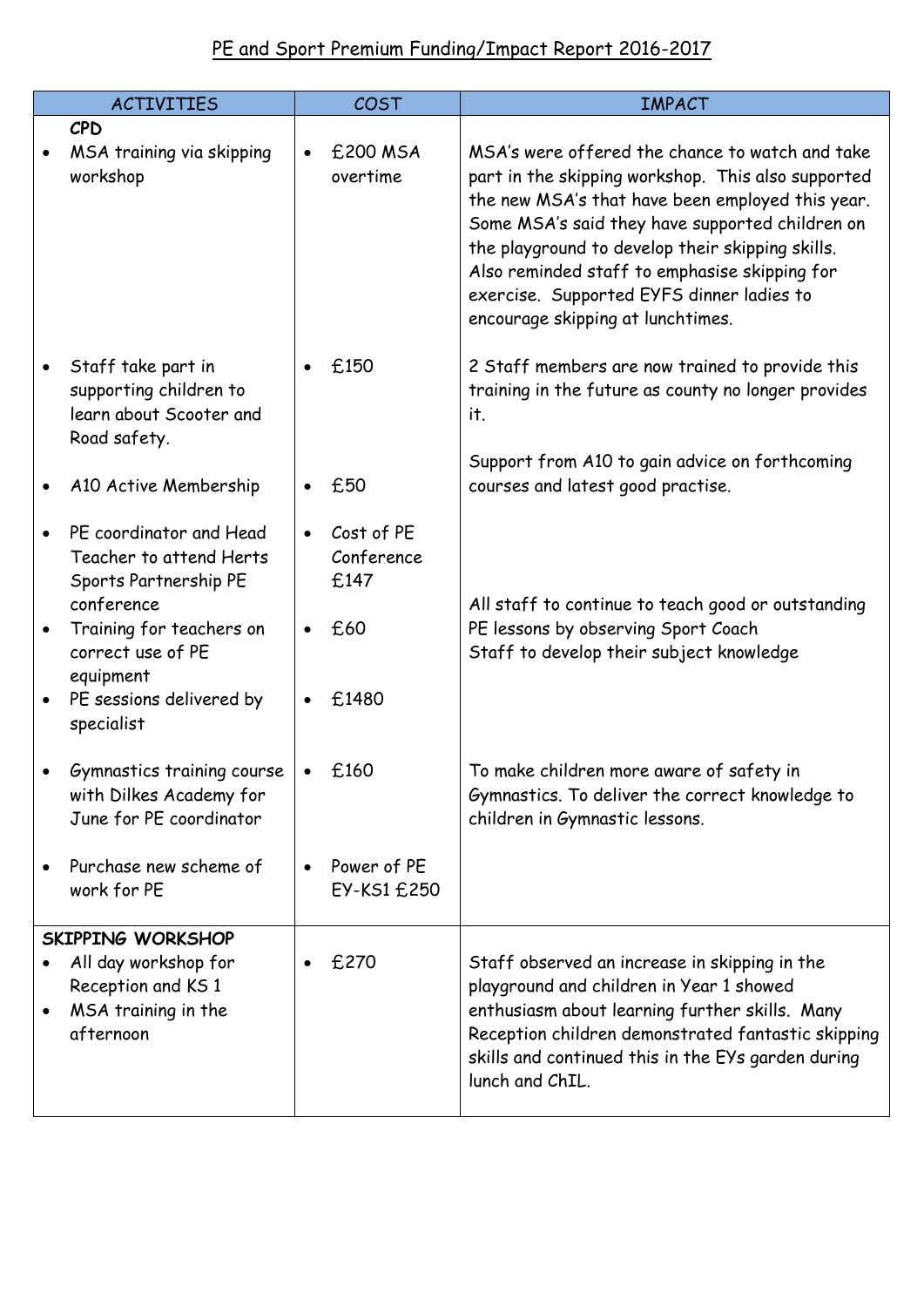| A-LIFE HEALTH AND<br><b>FITNESS WORKSHOPS</b><br>Over 2 days<br>For EYs and KS1<br>Parents support workshops                                                                                                                                                                                                                                                    | £998                                         | Encouraged parent involvement in school.<br>Made the importance of a Healthy Lifestyle a<br>higher emphasis in our school. Children have<br>referred to the A-Life day when telling adults<br>about the importance of a Healthy Lifestyle. In<br>particular children reaching Exceeding in their<br>ELGs referred to the A-Life workshops and<br>fitness.                                                                                                                                                                                                                                                                                                    |
|-----------------------------------------------------------------------------------------------------------------------------------------------------------------------------------------------------------------------------------------------------------------------------------------------------------------------------------------------------------------|----------------------------------------------|--------------------------------------------------------------------------------------------------------------------------------------------------------------------------------------------------------------------------------------------------------------------------------------------------------------------------------------------------------------------------------------------------------------------------------------------------------------------------------------------------------------------------------------------------------------------------------------------------------------------------------------------------------------|
| PHYSICAL ACTIVITIES AT<br>LUNCHTIME ON THE<br><b>PLAYGROUND</b><br>Delivered by All Sports<br>Coaching<br>Three times a week on a<br>Tues, Wed and Thurs. Set<br>up in the playground<br>For KS1 pupils<br>$\bullet$<br>Short or open end<br>$\bullet$<br>activities so that children<br>can swap over<br>Tony Mizon continues this<br>on a Monday and a Friday | £3510<br>£700                                | Children have access to lunch-time physical<br>activities with a Sports Coach (All Sports Coaching<br>- Tom Pritchard).<br>MSA's have noticed an increase in children's<br>participation in active play at lunch-times and in<br>particular in Sports Coach's area.<br>Children who are leaving Reception to go into Year 1<br>already have an awareness of the Sports Coach<br>(Tom) and are looking forward to learning from him<br>on the KS1 playground, this shows the influence he<br>has as a male role model in our school. This<br>continues to be an on-going success and raises<br>children's interest and participation in physical<br>activity. |
| PE RESOURCES AND<br><b>EQUIPMENT</b><br>Audit and purchase PE<br>curriculum resources<br>Improving equipment and<br>activities available on KS1<br>playground<br>'Topping up' boxes for rota<br>Sports day with emphasis<br>on competition.                                                                                                                     | £923                                         | Range of equipment purchased:<br>After sports day children developed a sense of<br>competition against their peer group.<br>Children are inspired to try their very best and<br>feel successful with their performance                                                                                                                                                                                                                                                                                                                                                                                                                                       |
| AFTER SCHOOL CLUB<br>Delivered by A10 Active<br>30 places offered for each<br>after school club e.g. gym,<br>speed stacking<br>5 weeks each term<br>Rotated between Year 1<br>and Year 2<br>Football training on a<br>Tuesday<br>New Multi-skills club<br>offered on a Wednesday                                                                                | $£1472$ for<br>year<br>£500 subsidy<br>£1600 | In 2016-2017 due to the funding and partnership<br>with A10 children have an opportunity to attend<br>free clubs on a Monday as follows:<br>Speed Stacking for Year 1 & 2<br>Gym Club for Year 1 & 2<br>Tennis Club for Year 2<br>All Sports Coaching has run a football skills club<br>for KS1 on a Tuesday and a Multi Skills club on<br>Wednesdays (these clubs are partly paid for by<br>parents, partly subsidised or free).<br>Children have had an opportunity to develop<br>physical skills.                                                                                                                                                         |